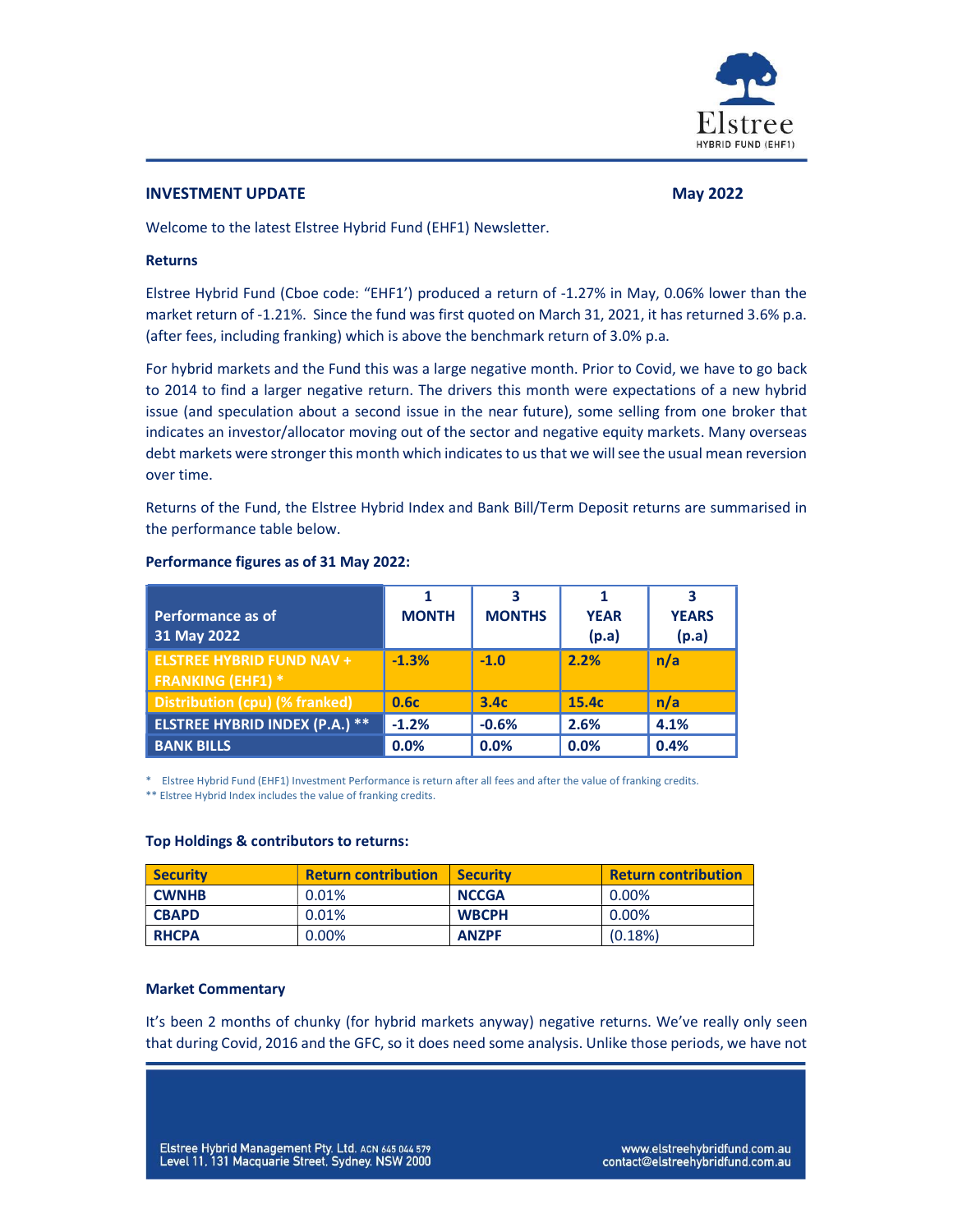

seen significant share price falls for the equity parents of the hybrid. In the previous periods we mentioned, bank share prices had fallen by more than 25% (over 40% during Covid). By end May, banks were less than than 5% off their highs (this had changed by mid June). Although there is some stress due to the war in the Ukraine and a big hike in interest rates and inflationary expectations, its doesn't have the same consequences for bank hybrids that the end of the global banking system (i.e the GFC) or edge of the cliff (i.e Covid) might have had.

There are some other factors which have affected hybrids including new issues, which always result in flat prices or some weakness, and it looks like there may have been a portfolio sale of hybrids. The other factor we have noted is that there is a fair amount of risk aversion emerging amongst some income investors. Income investors sometimes sell first and ask questions later and this leads to short term price weakness. The chart below shows the price/NTA of the 8 debt issuing LICs that listed on the ASX in 2018 &2019. Because these funds are closed end funds with no market maker, prices reflect the flow of buying and selling and they don't have to trade near NTA. From the chart its easy to see when investors get scared and less scared. During Covid, prices fell c40% before recovering and then sentiment became so bouyant that some of the LIC's were trading over NTA. Taking advantage of the panic and exuberance was profitable. Of more interest is the recent sell off which brings discounts to levels that arent far away from Covid levels. Some of the LICs are property based, which is always a worry, but we think it's an retail investor sentiment is an important driver of short term market returns. Of course, EHF1 operates with a market maker and that ensures the the Fund price remains close to NAV.



#### BBSW will make you happy: distributions to rise soon

The RBA's interest rate policy over the past 6 months has been like a 4 year old overdosing on cordial; we have never seen a central bank throw a tantrum and change its mind so quickly. Late last year, Governor Lowe was still talking about zero interest rates out to 2024 and now they have done a 180 degree turn and are raising rates more quickly than markets have anticipated.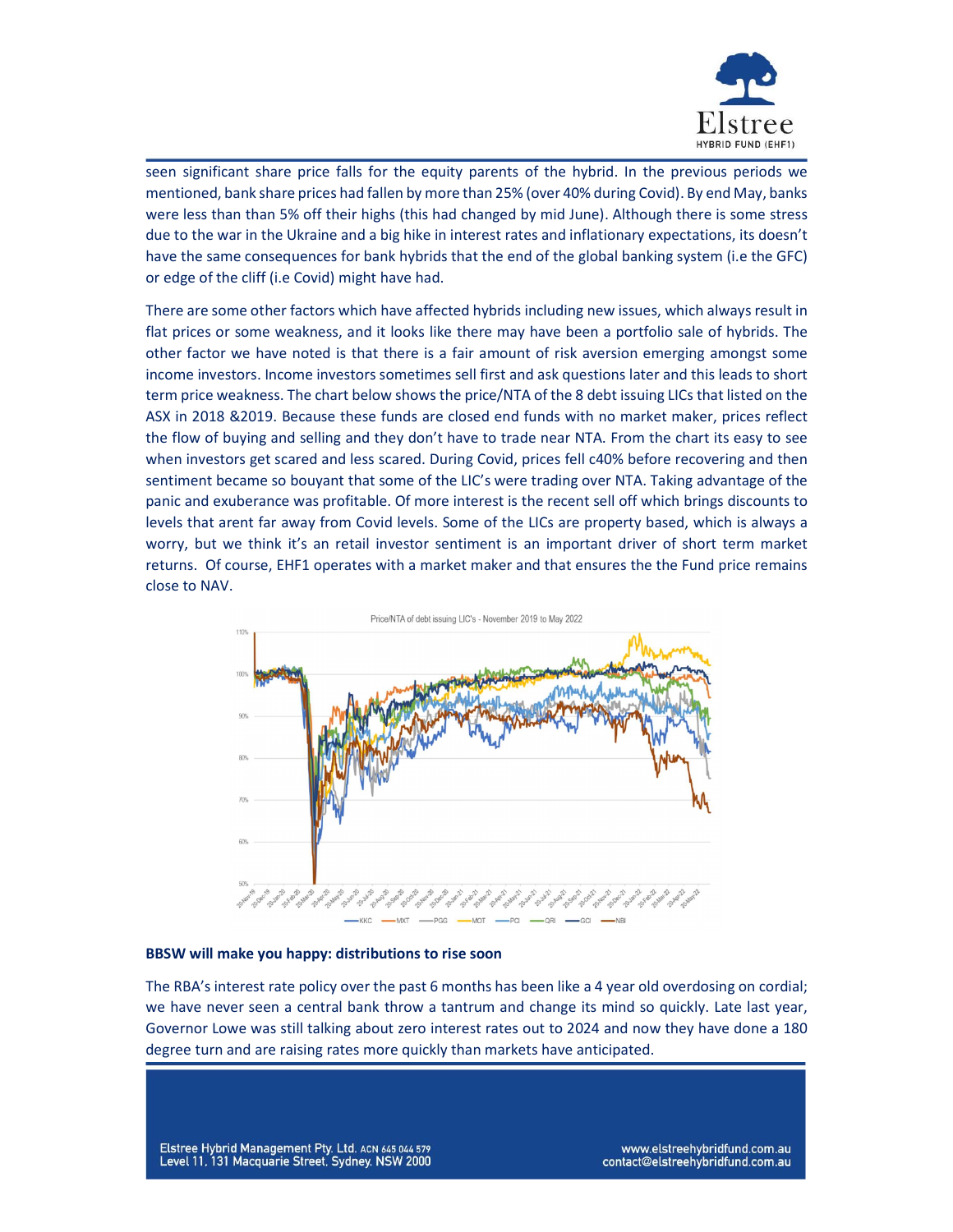

This takes a few months to flow through to actual hybrid distribution payments, but if the future's market is correct in its thinking (more below) hybrids will be paying a c7% annual coupon rate by the end of the calendar year.

Most hybrids pay a coupon that is the sum of;

- The margin which is set at the issue date and
- The 90 day BBSW rate on the date of the coupon payment.

BBSW emerged in the 1980s as a way of quantifiying funding costs for banks, but its big now; it is used as a reference rate for \$17trillion of derivative contracts and about \$700billion of debt securities (including around \$45b of hybrids). BBSW is effectively the markets expectation of average cash rates over the next 3 months.



The chart below shows how markets think BBSW will rise for the next 2 years.

Market change all the time, but at current pricing BBSW is expected to be 4.2% by the end of the year, which when added to the coupon margins of each hybrid, means a coupon payment in excess of 7% annualised rate. The distribution payments of the Elstree Hybrid Fund (EHF1) will gradually increase until they reach that level. For example, lots of hybrids have distributions payable on 15 June, September etc. The September payment will be a combination of June BBSW (c1.6%) and the coupon margin (say 2.75% for the recent CBAPK), leading to an annualised payment of c4.3% p.a. This will increase by around 1.5% p.a. for the December payment. These will automatically flow through to EHF1 distributions.

So even though investors wont see distributions increasing by much for the next few months, its pretty much locked in for the end of the year.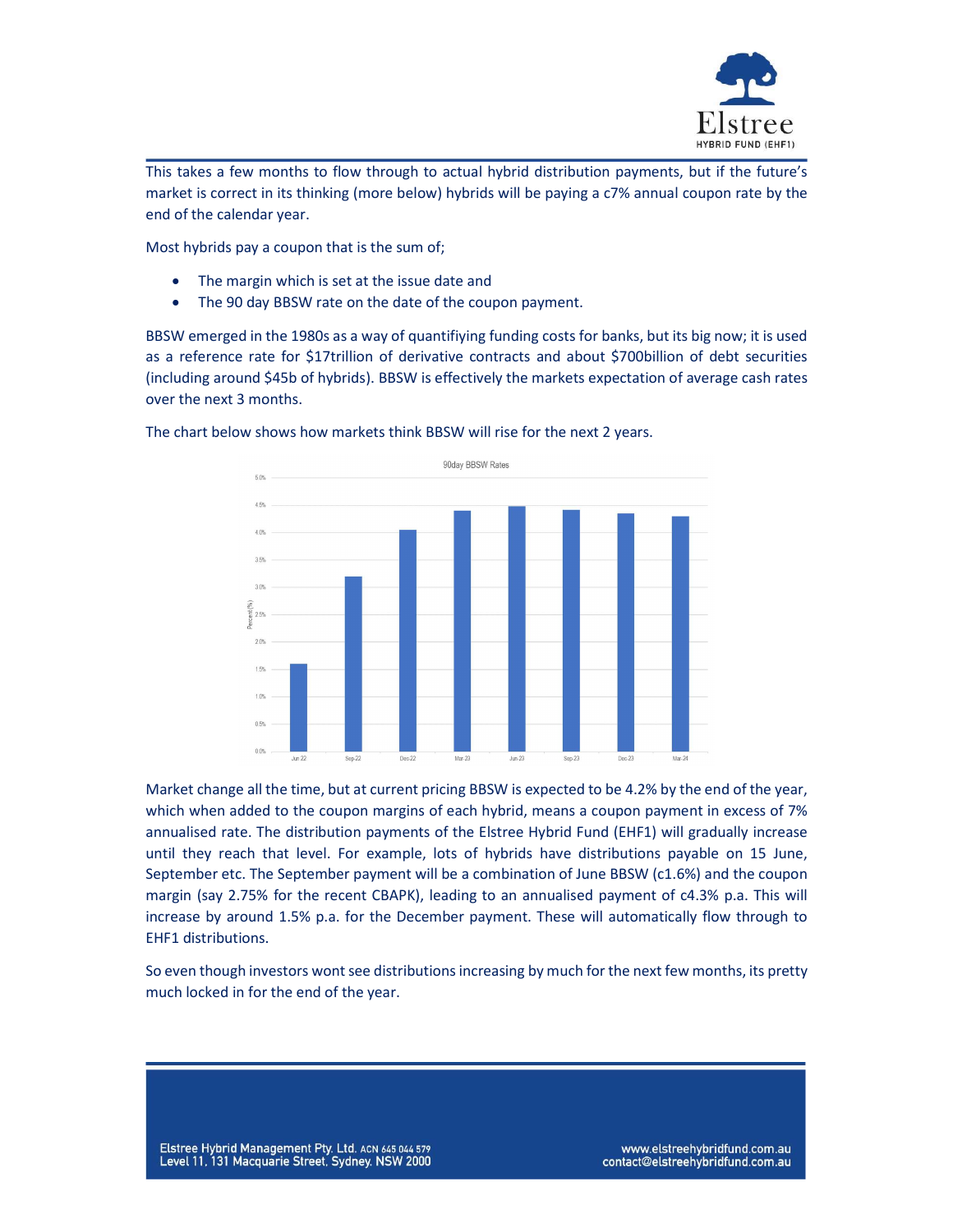

#### News & Media

Elstree Hybrid Fund (EFH1) has been mentioned in the following articles throughout the last six months, many of which are educational in nature.

# live wire

- How Hybrids fit into 2021 Income Portfolios Campbell Dawson I Elstree Hybrid Fund
- The Hitchhiker's Guide to Hybrids (Part 1) Bella Kidman I Livewire Markets
- This is the secret to a diversified portfolio (Part 2) Bella Kidman I Livewire Markets
- The forgotten asset class presenting exciting opportunities Bella Kidman I Livewire Markets



- https://www.firstlinks.com.au/hey-boomer-first-home-buyers-fuss
- https://www.firstlinks.com.au/bank-hybrids-equity-market-weakness
- https://www.firstlinks.com.au/ddo-change-hybrids-bank-treasurers-nightmare
- Fascinating Hybrid Journey Last Year Campbell Dawson I Elstree Hybrid Fund

## NDARD

New Hybrid ETF on Chi-X – Staff Reporter I Financial Standard

### MONEY|MANAGEMENT

Support for Elstree Hybrid Fund – Staff Reporter I Money Management



• Hybrids remain attractive alternative for income generation - Evergreen Ratings

Elstree Hybrid Management Pty. Ltd. ACN 645 044 579 Level 11, 131 Macquarie Street, Sydney. NSW 2000

www.elstreehybridfund.com.au contact@elstreehybridfund.com.au